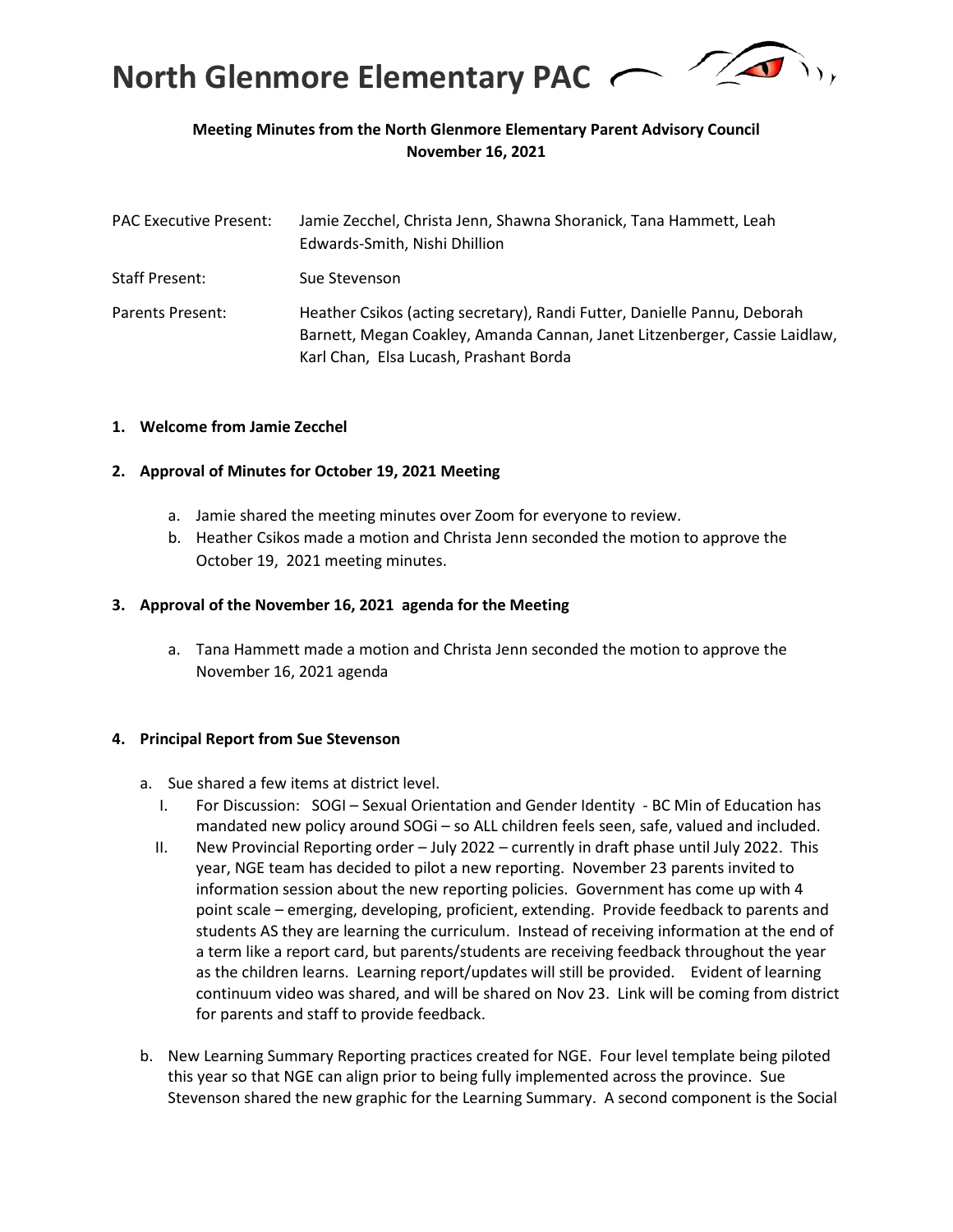**North Glenmore Elementary PAC**



responsibility component. Teacher and student will both commented on how they feel the child is doing. The front of the report card will have a checklist for each subject. Information will also be received in a paragraph/written summary. Parents should have already received a sample of work to understand where there child is at. *Feedback from parents will be accepted at a later date.* 

- c. PAC funding for School initiatives was reviewed.
- d. School Highlights Since Last PAC meeting:
- Grade 6 immunization Clinic
- FreshGrade Inservice for our teaching team
- Halloween Celebration Zoombly
- Photo re-takes
- "Take your kids to work day: November 3 7 grade 9 students in our school
- 3 New UBCO Teacher Interns Acorn Learning Community with NGE until Spring Break
- Grade 5/6 playground leader training with Healthy Promoting Schools Team workshop with approx. 80 students to be a "Gator Game Leaders" Leadership opportunities for the older students. Working on a schedule at this time.
- Remembrance Day Assembly last Thursday. Thoughtful lessons completed with beautiful artwork was shared with the school through this Assembly.
- e. Coming in the month ahead:
- Lock Down drill Friday, November 19
- Parent Information Session Tuesday, November 23 re: new reporting practices
- Winter Concert practices and video sent home will be a similar video format to last year.
- Learning Summaries sent home on December 16
- New admin secretary Lora Hunter (Shelley Yost went to Dr Knox)

#### **5. President's Report from Jamie Hudson Zecchel**

- a. Safe Routes 4 Schools met on October  $21^{st}$ , 2021 to help address the traffic issues that we are facing for mornings and afternoons. Some things that we are looking at are a park and walk option a little way from the school, possible changes to the lights at the intersection of Union and Snowsell, as well as a new crosswalk to make drop off easier. It's a slow process to get things going but it's a step in the right direction.
- b. Doing traffic flow watches, watching from a distance, watching behaviours park and stopping
- c. RCMP has been around recently which is appreciated.
- d. Staff parking is an issue potentially look at changing the Kiss and Drop. However, would need parent volunteers to help make this work.
- e. Questioned having the team looking at where Snowsell/Cross meet. Looked to around the Portview/Wyndham neighbourhoods.
- f. Suggestion: teaching the children about how to use kiss and drop.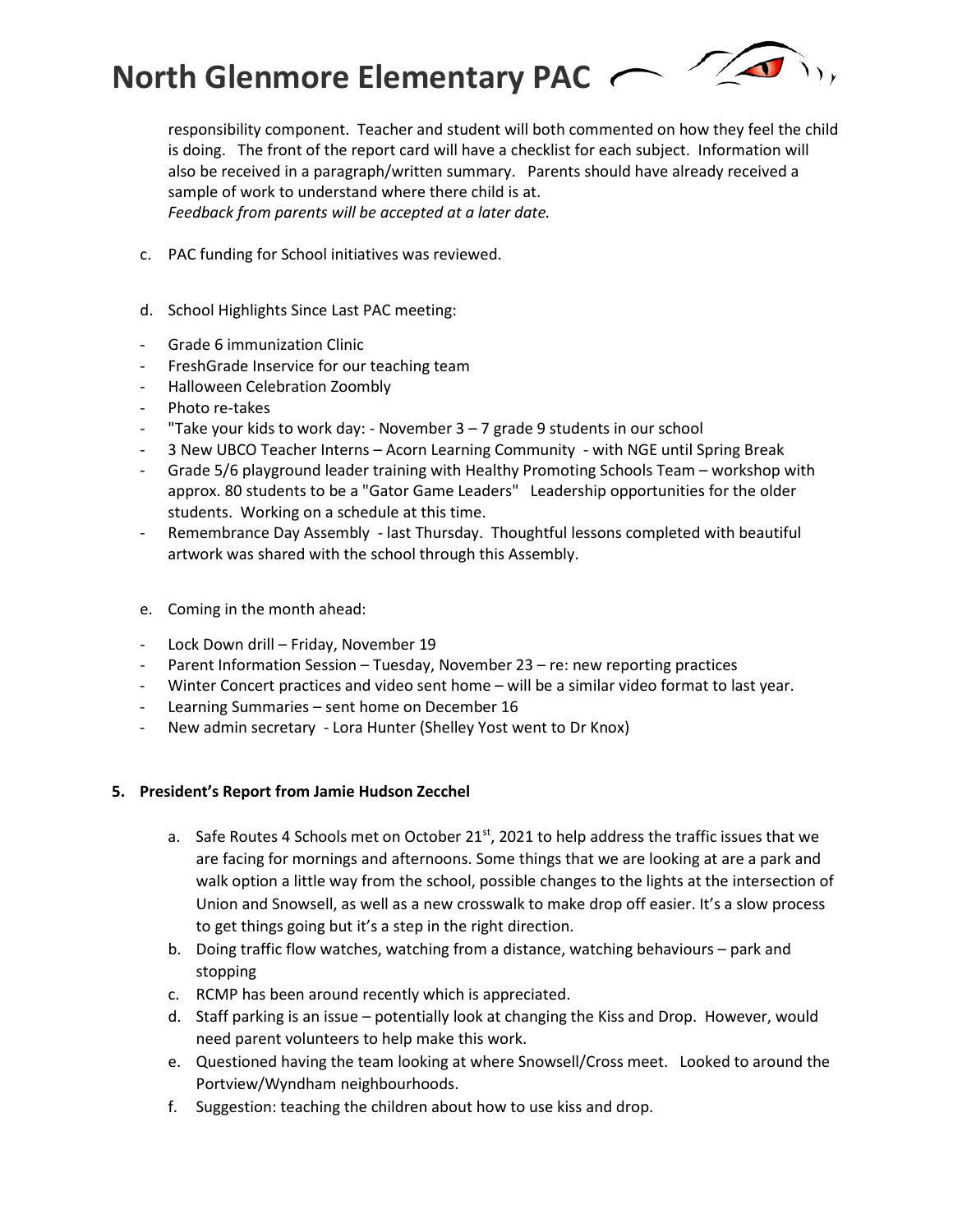**North Glenmore Elementary PAC** 



### **6. Vice President's Report by Christa Jenn**

a. Nothing to report at this time.

### **7. Treasurer's Report by Shawna Shoronick**

a. Change of signers – Will remove Jennifer Eberle to be taken off / Shawna Shoranick, Christa Jenn, Jamie Zecchel to stay on.

Motion to remove Jennifer Eberle and the following to remain as signners on the account: Shawna Shoranick, Christa Jenn and Jamie Zecchel.

- i. Motion moved by Jamie Zecchel. Seconded by Tana Hammet. Motion is carried.
- b. Finalize the spending budget for the school year.
	- i. \$1000 in budget for Christmas production (tripod, costumes etc).
	- ii. Gymnastics and Inline skating PAC can support at a cost of \$4480 for each activity. Provided by PAC and NGE can make the decision and how to spend this money between the activities.
	- iii. Earmarked money for technology upgrade as well as a second playground
- c. Funds for each classroom / division in lieu of request forms.
	- i. \$200 for each classroom.
	- ii. Each teacher could decide what this money could go towards; community enrichment or other ideas in lieu of field trip money.
	- iii. Desire to create this to benefit of every child, there would be some parameters.
	- iv. PAC Executive will take some more time to flush this out and determine what
	- v. Motion for\$ 200 per division to support field trips/special events for our students. Moved by Tana Hammet Seconded by Christa Jenn. Motion is carried.
	- vi. Sue S and Shawna S will create a simply process for teachers to access these funds.
	- vii. Shawna will send out an email to staff to directly connect with Shawna about

#### **8. Fun Lunch Report by Leah Edwards-Smith and Nishi Dhillion**

- a. Term is going well, estimating a profit of \$6000.00
- b. Successful 8 weeks this week's lunch will be a go, even though the highways are down and food supply is short. There may be a change in milk if Sysco can not deliver.
- c. Awaiting go ahead for a winter term Wednesday's working well and parent volunteers have been very helpful.
- d. Grade 6 parents looking at grade 6 pizza. Sue reports that the school is over capacity with space and it would make it difficult.

#### **9. Special Events Coordinator's Report**

a. Looking for budget to put together gift bags for students in lieu of traditional Christmas movie/oranges which will not happen this year.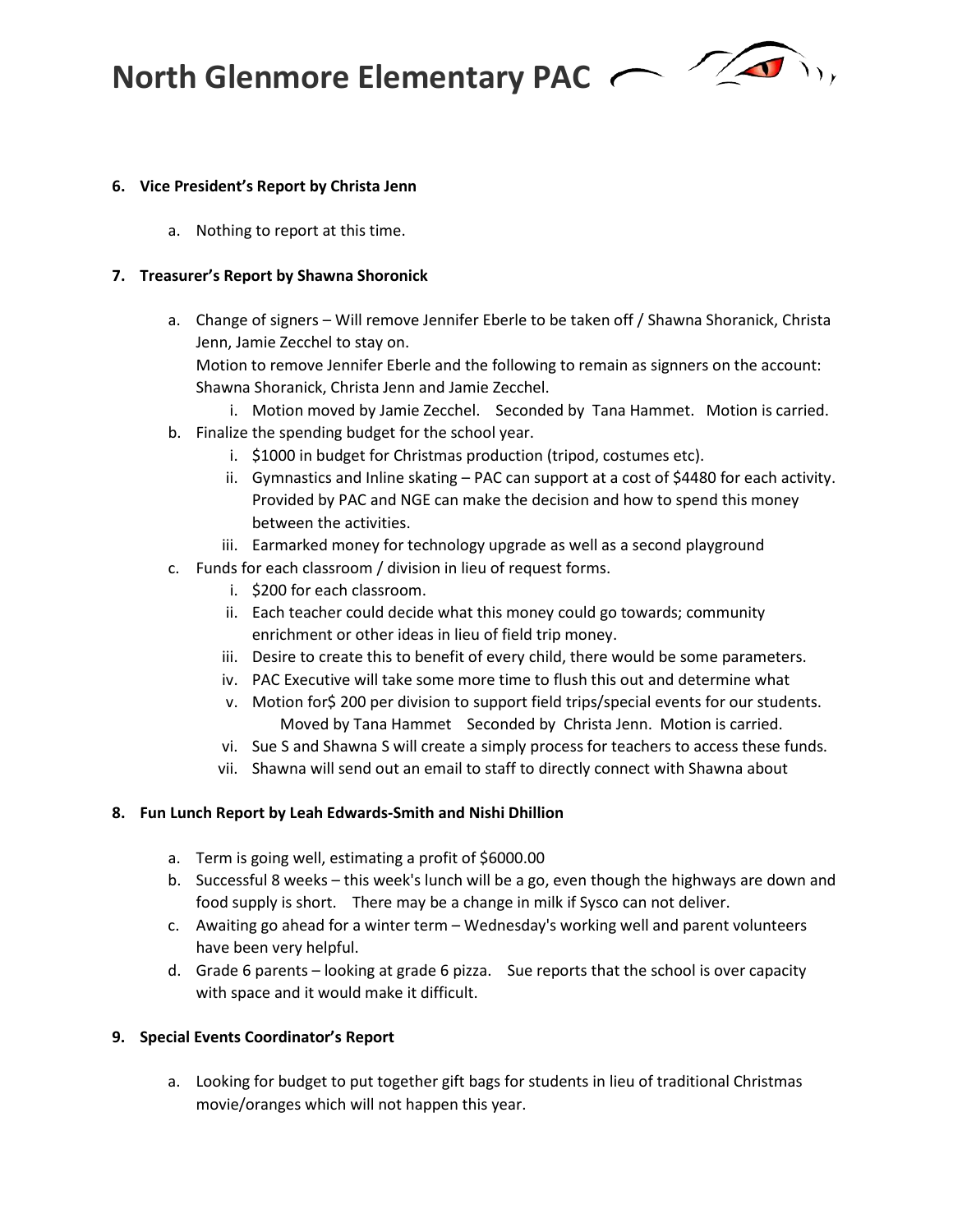# **North Glenmore Elementary PAC**



- b. Discussion ensued about how to or if we need to do this.
- c. Looking at a bag of popcorn and a candycane while they enjoy their last day of activities at school in December.
- d. Look outside of Kernals for other ideas. PAC executive will make a decision about this by the end of the week after sourcing some numbers.

## **10. Fundraiser Coordinator's Report by Tana Hammett**

- a. Pumpkins sold 122, Glenmore Fresh Fruit & Produce donated an additional \$278 to NGE for a total of \$400. Please include a shout out in the next newsletter for their generosity. Garry has also offered to provide free pumpkins for the school next year! Tana H to send Sue Stevenson information for the newsletter.
- b. Fall Photos 23 Families booked, \$575 was raised. Went well and a spring photo session will be booked.
- c. Purdy's Currently sitting at \$9,077.50 in sales of which \$2,382.85 is profits for the school. End's Nov. 22<sup>nd</sup>, delivery will be between Nov. 29 – Dec. 3<sup>rd</sup> with pick up scheduled for Dec. 6th (3:00-5:00pm)
- d. Created by Kids HUGE hit! 425 orders, another record breaking year for NGE. Final profit and sales numbers will be announce at next meeting. Delivery will be the week of Dec.  $6<sup>th</sup>$ (pick up times to be announced later)

## **11. Year Book Coordinators** – Tana Hammett, Janet Litzenberger

- Contact info for yearbooks: [nge.yearbook@gmail.com](mailto:nge.yearbook@gmail.com)
- Questions:

1. *Are NHS permitted to taking / sending photos for yearbook. If not, are we allowed to come during lunch breaks or school events grab some shots.* Yes, this can occur.

2. *Are we allowed to reach out to parents via Facebook page to ask if anyone is interested in submitting images they have with NGE kids. Maybe from Halloween, PJ days or other events.* – Yes, as this is a personal preference for a parent and could be done.

3. Any upcoming special events or performances - Any activities going on – please let the coordinators know. Megan C will also take pictures of grade 6 events.

4. Request to NGE Admin to please let year book coordinators know when Lifetouch drops off the cd of class portraits.

5. Require a list of FOIPPA – Parents who DO NOT want their kids photographed and documented in the yearbook.

6. Year book sales will go through the Hot Lunch Webpage again as that is a smooth process. Soft cover - \$25.00 Hard cover \$35.00. We will be in touch closer to the date.